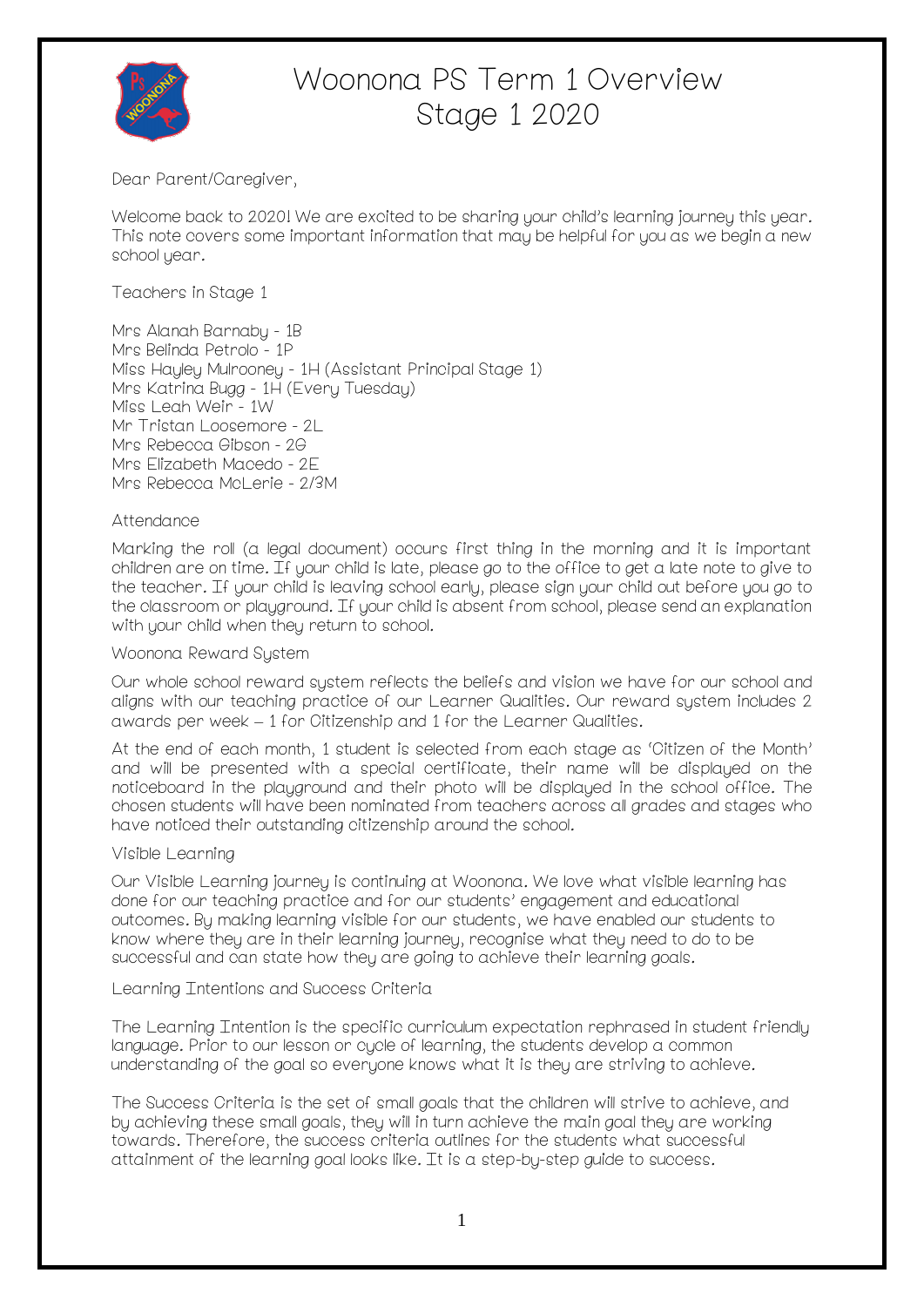#### How are learning goals identified?

First and foremost – student data drives this process. We continue an ongoing cycle of data collection, from the beginning to the end of the year. We study this data and collate the results, which we then use to directly drive our teaching. This ensures that we are teaching our students exactly what they need to move forward in their learning.

#### Learner Qualities

This year, the students will continue to develop their knowledge and understanding of our Woonona Learner Qualities. These qualities were created in 2017 by the teaching staff and in consultation with our P&C. We decided on these qualities as we believe these are the qualities that are possessed by strong learners. The qualities are: risk taking, resilience, collaboration, wonder, persistence, reflecting and making connections.

We have also started the year off with a social skills program, looking at the skills we need to be great citizens of our school and our community.

#### Building a Growth Mindset

This year, students will continue talking about 'having a positive mindset' and identifying what that looks like. Students will be discussing the importance of their own growth, taking ownership of their learning, giving and listening to feedback, identifying what good feedback is, looking at different feelings that may occur during the learning process and attitudes that will allow them to make growth.

#### Maths

Stage 1 will continue to use the Stepping Stones program to teach Maths. The program covers the NSW Mathematics syllabus and focuses on meeting curriculum expectations. The program also offers the opportunity to implement differentiation depending on the needs of the students.

| Term 1 Overview                                                                                 |                                                                                                        |
|-------------------------------------------------------------------------------------------------|--------------------------------------------------------------------------------------------------------|
| Year 1                                                                                          | Year 2                                                                                                 |
| Module One<br>Revising Numbers to 20                                                            | Module One<br>Revising two-digit numbers<br>Learning about three-digit numbers                         |
| Module Two<br>Adding numbers<br>Days, months and seasons<br>Analog time on the hour             | Module Two<br>Adding and subtracting numbers<br>Time: analog and digital<br>Working with a calendar    |
| Module Three<br>Place value: Two-digit numbers<br>Working with money<br>Revising left and right | Module Three<br>Representing three-digit numbers<br>Working with money<br>Displaying data using graphs |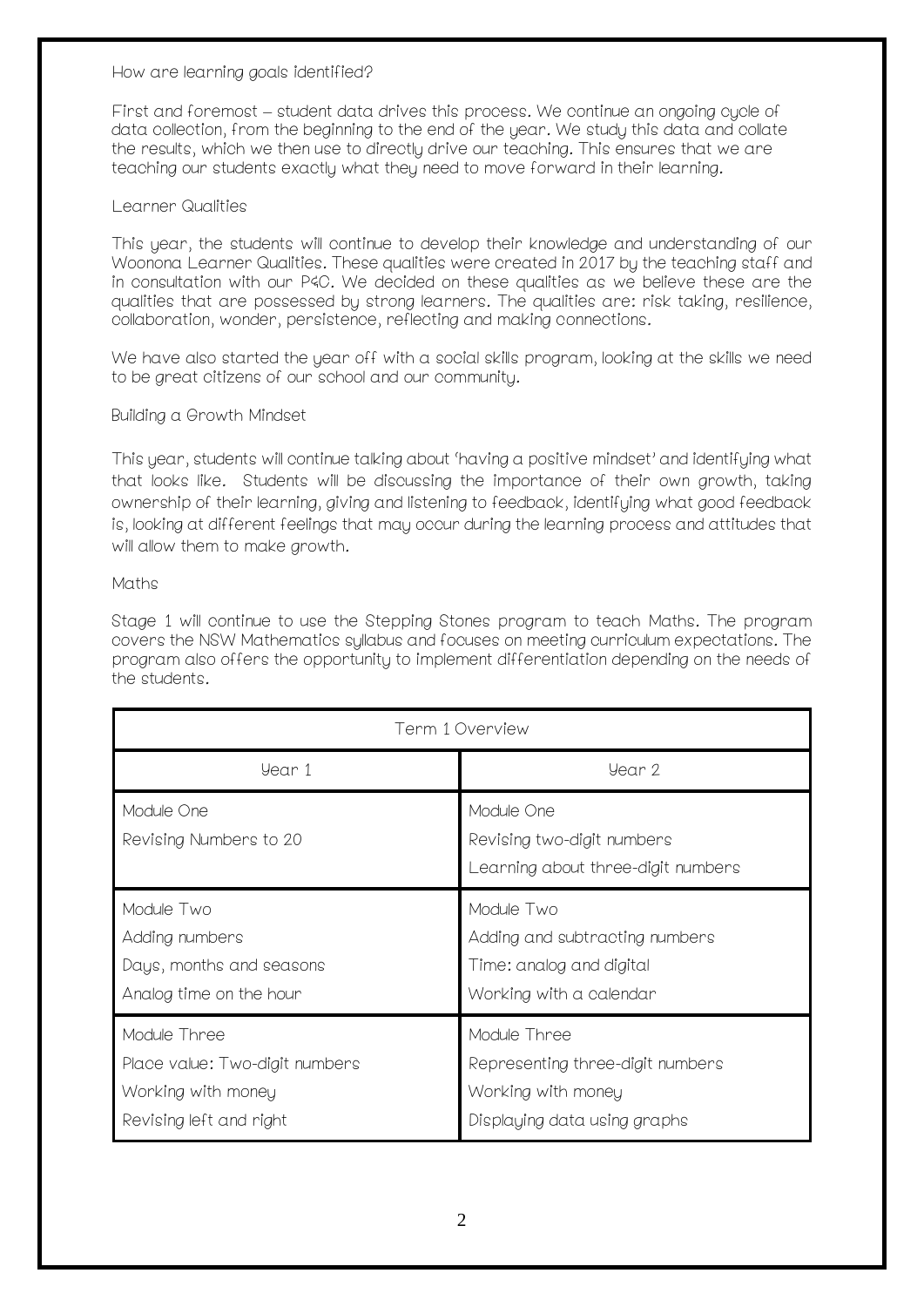## English

In working with the NSW English syllabus, teachers prepare cycles of teaching and learning, which meet the syllabus guidelines. We have used existing and new data to drive our first cycles in reading and writing. This term students will be exploring informative texte

## Phonics **–** Get Reading Right

Stage 1 students will continue to learn phonics using the Get Reading Right program. Teachers provide systematic and explicit phonics instruction so that students can develop the skills required to be proficient in reading and spelling. More information about what camera words and sounds we are learning will be sent home in your child's home reading folder in Week 5.

## Geography

This semester the students will be exploring from the NSW Geography syllabus: People and Places. Across the two terms, students explore places across a range of scales within Australia and Australia's location in the world. They describe connections people, including Aboriginal and Torres Strait Islander Peoples, have with places, both locally and globally. Students identify factors affecting people's accessibility to places.

## History

In Semester Two, students will be exploring from the NSW History syllabus: The Past in the Present. Students will be learning to identify and describe significant people, events, places and sites in the local community over time. They will also explore how changes in technology have shaped our daily lives.

## Science and Technology

In Science, students will be exploring from the NSW Science syllabus: Living World. Students will be investigating living things and their needs. In Technology, students willl be learning about digital safety and looking at how computers have changed over time. Science and Technology are RFF classes and they are 1 hour lessons per week. The Science teachers are: Mrs Kotevski, Mr Samuel and Mrs Carroll and Technology teachers are: Mrs Rolfe and Mrs Vella.

## Library Days

Your child will be having a library lesson every week with Mrs Lake. Each class will have their own library day. They will need to have a library bag to take books home. This year the students in Stage 1 are allowed to borrow 3 books – 2 fiction books and 1 information book. If you are unsure about your child's library day, please see your child's teacher.

## Home Reading

Home reading will start in Week 5 this term. Each individual class teacher will let you know how home reading will work in their classroom. Please see your child's teacher if you have any questions about home reading.

Your child will bring books home to read that will be familiar to them or that they can read easily. That means they will have read the book before it goes home. It is beneficial for the text to be familiar so your child has the confidence to work on other reading skills like fluency, working out difficult words and re-reading the text for meaning.